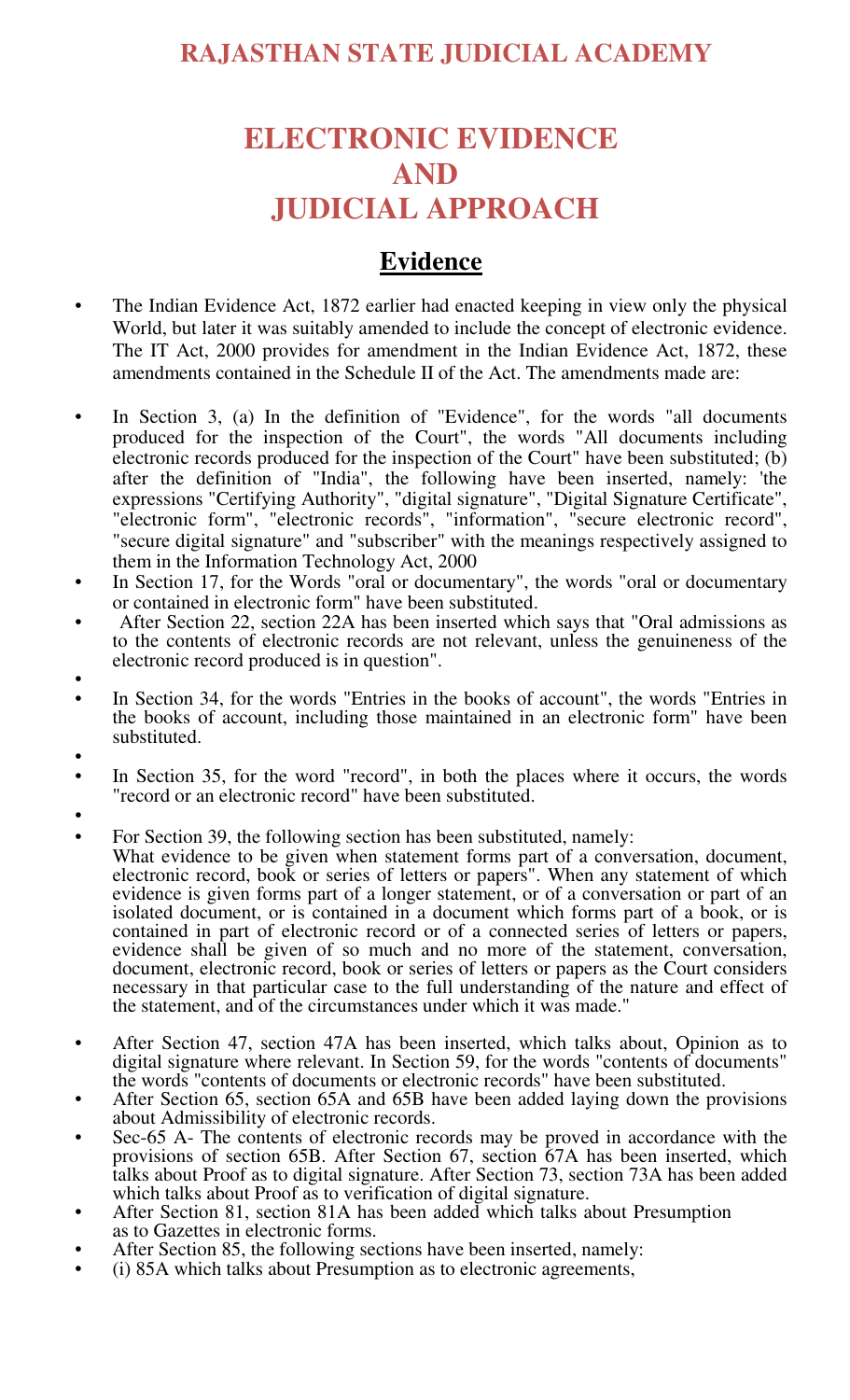- (ii) 85B which talks about Presumption as to electronic records and digital signatures and
- (iii) 85C which talks about Presumption as to Digital Signature Certificates.
- After Section 88, section 88A has been inserted which talks about Presumption as to electronic messages.
- After Section 90, section 90A has been added which talks about Presumption as to electronic records five years old.
- For Section 131, the following section has been substituted, namely: Production of documents or electronic records. which another person, having possession, could refuse to produce.

"131. No one shall be compelled to produce documents in his possession or electronic records under his control, which any other person would be entitled to refuse to produce if they were in his possession or control, unless such last-mentioned person consents to their production

# **Digital Evidence**

-any information created or stored in digital form that is relevant to a case.

•This includes, but is not limited to –emails, text documents, spreadsheets, images and graphics, -database files, deleted files and data back-ups

### **Electronic Evidence** may be located in -

- floppy disks,
- zip disks,
- hard drives.
- CD-ROMs or DVDs.

as well as portable electronic devices such as cellular phones servers

## **Concerns of Reliability of Digital Evidence**

• **Digital Evidence** is perceived to get easily manipulated or altered and hence creates concerns about reliability.

#### **Hence - Pieces of evidence may include**

- **Evidence** 
	- $\triangleright$  Of The author of e-message
	- $\triangleright$  Of The sender of the e-message [if different from author]
	- $\triangleright$  Proof to show that the msg was sent by the originator
	- $\triangleright$  To prove email address of addressee
	- $\triangleright$  To prove receipt of msg
	- $\triangleright$  To prove email address of the originator
	- $\triangleright$  User logs maintained by NSP

Other corroborative evidences. [direct / circumstantial**]**

# **ELECTRONIC DOCUMENT**

- The Indian Evidence Act has been amended by virtue of Section 92 of Information Technology Act, 2000 (Before amendment).
- Section 3 of the Act was amended and the phrase "All documents produced for the inspection of the Court" were substituted by "All documents including electronic records produced for the inspection of the Court".
- Regarding the documentary evidence, in Section 59, for the words "Content of documents" the words "Content of documents or electronic records" have been substituted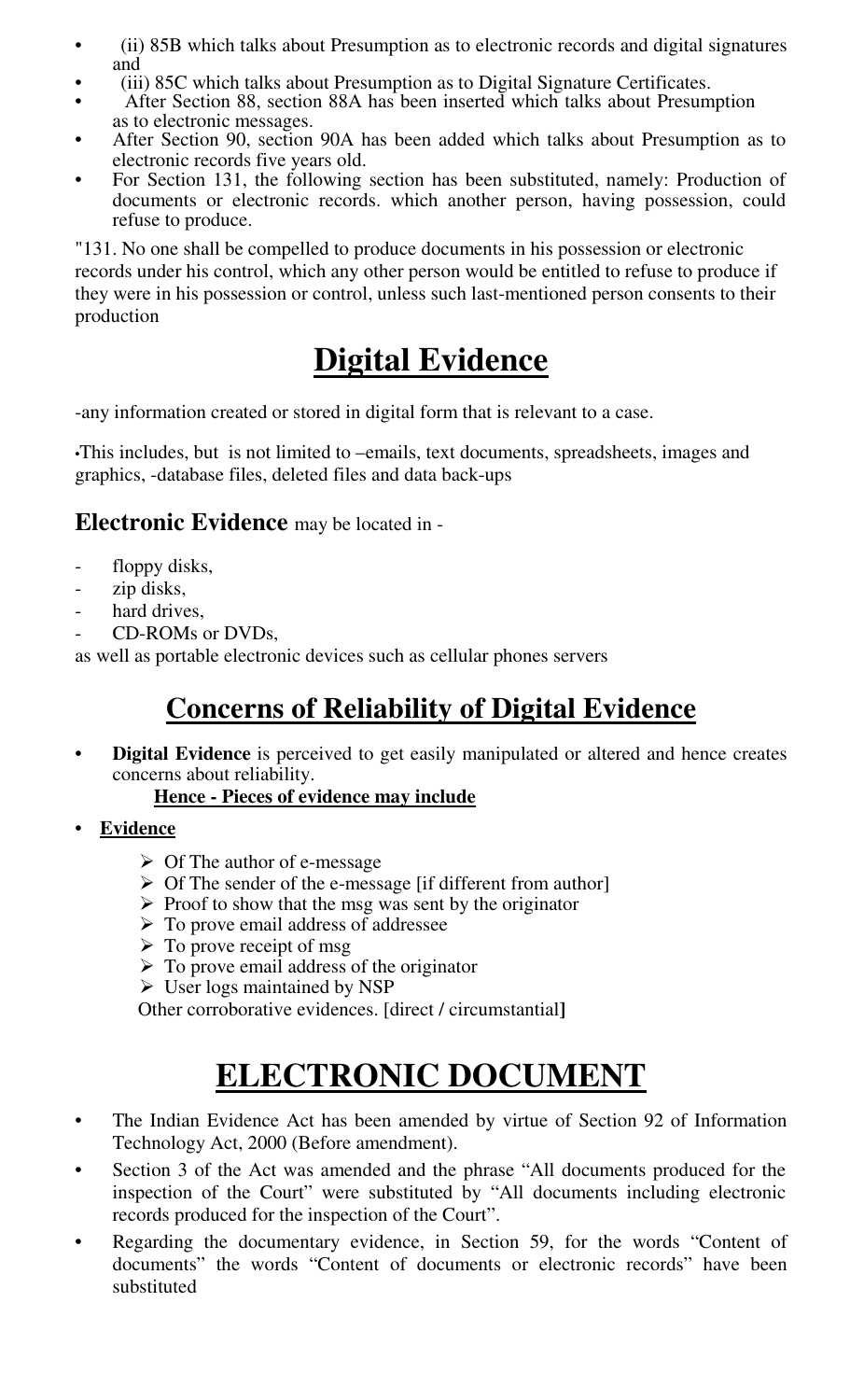- As per amended provision Sec 3(2) of evidence Act electronic evidence is documentary evidence. "All documents including electronic records produced for the inspection of the Court, such documents are called documentary evidence."
- Section 2(t) of Information Technology Act 2000 provides that 'electronic record' means, "data, record or data generated, image or sound stored, received or sent in an electronic form or micro film or computer generated micro fiche;"
- Section 4 of the Information Technology Act also provides that if the document in electronic form i.e. CD/DVD etc., is (a) rendered or made available in an electronic form; and (b) accessible so as to be usable for a subsequent reference, then it would be sufficient compliance.
- Sec.22A declares that "oral evidence as to the contents of electronic records are not relevant, unless the genuineness of electronic record produced is in the question.
- A digital charge sheet was held to be a document and it can be accepted as an electronic record. Hon'ble Supreme court directed to supply of charge sheet in electronic form additionally [**Thana Singh Vs. Central Bureau of Narcotics, (2013) 2 SCC 590]**.

## **Types of evidence-**

- Evidence can be classified under various categories, such as **oral and documentary, direct and indirect, primary and secondary, hearsay and circumstantial, scientific and expert, paper based and digital**. Any form of evidence may be sufficient to have a fact proved before the court, depending upon the facts and circumstances of the case.
- Section 59 of the Evidence Act provides that all facts except the contents of documents or electronic records, may be proved by oral evidence. Documentary evidence, on the other hand, is evidence produced in the form of documents.
- **Electronic Evidence**-
- Electronic evidence is any probative information stored or transmitted digitally and a party to a judicial dispute in court can use the same during the trial. Courts permit the use of digital evidence such as e-mails, digital photographs, word processing documents, instant message histories, spread sheets, internet browser histories, data bases, the contents of computer memory, computer backup, secured electronic records and secured electronic signatures, Global Positioning System tracks, Logs from a hotel's electronic door, Digital video or audio etc.
- As per explanation under Sec-79A(Chapter XIIA) of the IT Act, 2000, 'electronic form of evidence' means any information of probative value that is either stored or transmitted in electronic form and includes computer evidence, digital audio, digital video, cell phones, digital fax machines.
- Sec-79A of IT Act ,2000 provides that "The Central Government may, for the purpose of providing expert opinion on electronic form of evidence before any court or other authority specify, by notification in the official Gazette, any department, body or agency of the Central Government or State Government as an Examiner of Electronic Evidence.
- Secure communications on internet are possible by using encryption techniques and electronic signatures that authenticate the origin and integrity of an electronic record. The electronic records and signatures are generally recognized as legally valid under Sec-4 and 5 of the IT Act,2000.
- Under Sec-6 of the IT Act, 2000, electronic records and electronic signatures can be used in Government and its agency. Hence they are admissible in a court of law. Whenever a dispute regarding online contracts or e-crimes is to be adjudicated by a court, production of admissible evidence becomes a focal point of determination of merit of the case.

# **Admissibility**

**Sec-4 IT Act, 2000-** Legal recognition of electronic records-Where any law provides that information or any other matter shall be in writing or in the typewritten or printed form, then notwithstanding anything contained in such law, such requirement shall be deemed to have been satisfied if such information or matter is-

- (a) rendered or made available in an electronic form; and
- (b) accessible so as to be usable for a subsequent reference.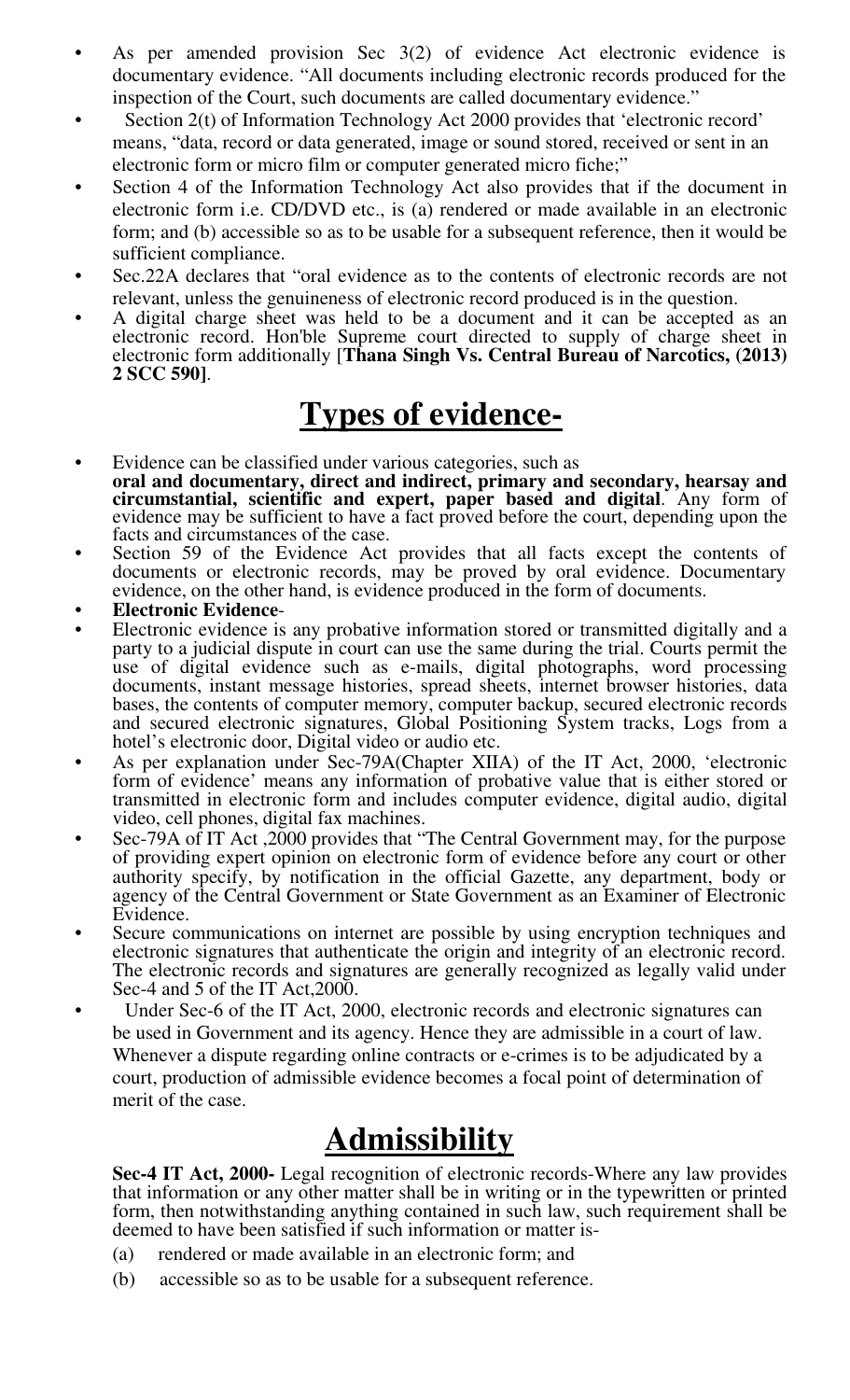The rationale behind the second requirement is that electronic data is intangible and by its very nature transient, thus it is expedient to require it to be available for future reference. Section 136 of the Evidence Act empowers a judge to decide as to the admissibility of evidence, and s 3 of the Evidence Act deals with admissibility of evidence. In order that the proof may be confined to relevant facts and may not travel beyond the proper limits of the issue at trial, the judge is empowered to ask in what manner the evidence tendered is relevant. The judge must then decide its admissibility.

It is the duty of the judge to see that evidence brought on the record is relevant. In a suit or proceeding, evidence can be given only of those facts which are either facts in issue or are relevant, and of no others. (**Emperor v. Panch Kari DullaAIR 1925 Cal 587).** 

When either party proposes to give evidence of any fact, the judge may ask the party adducing the evidence to demonstrate the relevancy of the alleged fact, if proved, and the judge can admit evidence only if it is considered by the judge that the fact, if proved, would be relevant, and not otherwise.

- If the admissibility of the proposed fact depends upon proof of some other fact, the other fact must be proved before evidence is given of the fact first mentioned, unless the party undertakes to give proof of the other fact, and the judge is satisfied with such an undertaking. However, if the relevancy of the first fact depends upon the admission of a second fact, it may be necessary for the second -fact to be proved before evidence is given of the first fact. The Supreme Court of India in the case of **State of Bihar v Sri Radha Krishna (1983) 2 SCR 808**, observed that admissibility of a document is one thing and its probative value quite another these two aspects cannot be combined.
- According to the S. 65A which provides that the contents of an electronic record may he proved in accordance with provisions of S. 65B of the Evidence Act, new provisions introduced into the Evidence Act, which provides that notwithstanding anything contained in the Evidence Act, any information contained in an electronic record which is printed on a paper, stored, recorded or copied in optical or magnetic media produced by a computer (computer output) shall be deemed to be a document, provided the conditions specified in S. 65B(2) are satisfied in relation to the information and computer in question. Such a document is admissible in any proceedings, without further proof or production of the original, as evidence of any contents of the original or of any fact stated therein of which direct evidence would be admissible. Before a computer output is admissible in evidence, the conditions as set out in S. 65B(2) must be fulfilled.

Retention of records section 7(1) and relate to:

**1. Accessibility -** The technical issues with legal implications relating to accessibility include ease of alteration and physical deterioration.

Thus S.7(1)(a) provides for making records, "accessible so as to be usable for a subsequent reference".

**2. Format Integrity** -The integrity of the format in which the information was originally generated is important because changes in format can affect the material characteristics of the record.

S.7(1)(b) prescribes that, even if there is a change in format, the electronic record shall be "in a format which can be demonstrated to represent accurately the information originally generated, sent or received".

**3. Identification** - the details which will facilitate the identification of the origin, destination, date and time of dispatch or receipt of such electronic record are available in the electronic record.

#### **Hard Disk-**

As to whether a hard disk of a computer can be considered as documentary evidence, the High Court of Delhi in **Dharambir v Central Bureau of Investigation {148 (2008) DLT 289 }**has observed that:

"While there can be no doubt that a hard disc is an electronic device used for storing information, once a blank hard disc is written upon it is subject to a change and to that extent it becomes an electronic record. Even if the hard disc is restored to its original position of a blank hard disc by erasing what was recorded on it, it would still retain information which indicates that some text or file in any form was recorded on it at one time and subsequently removed. By use of software programmes it is possible to find out the precise time when such changes occurred in the hard disc. To that extent even a blank hard disc which has once been used in any manner, for any purpose will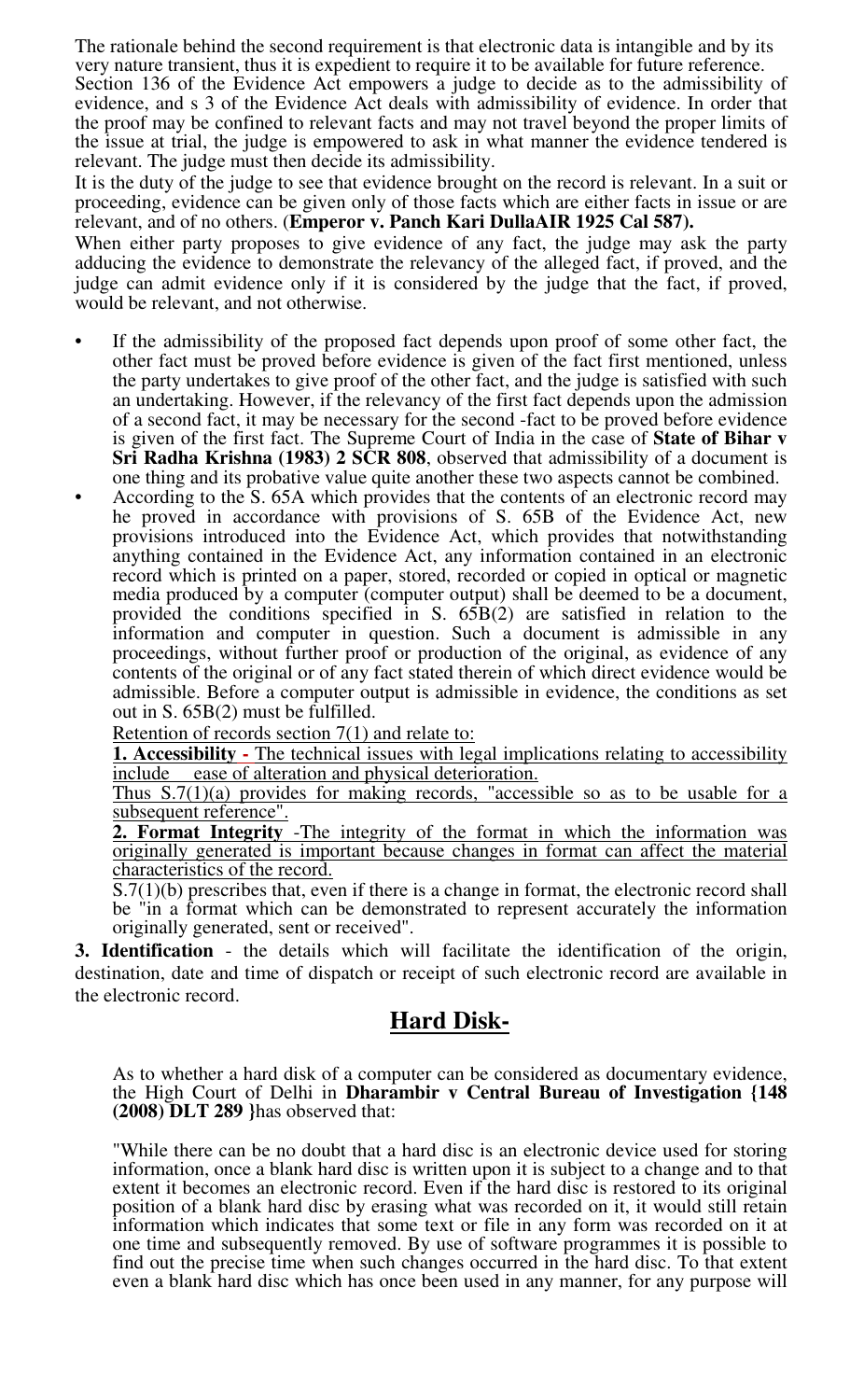contain some information and will therefore be an electronic record .........."

So, once the hard disc is subject to any change, then even if it restored to the original position, by reversing that change, the information can be retrieved by using software designed for that purpose. Given the wide definition of the words "document" and "evidence"' in the amended Section 3 the Evidence Act, read with Sections 2(o) and (t) IT Act, there can be no doubt that an electronic record is a document.

Data copied from hard disk to CD

Hyderabad Cyber Forensic Lab – confirmed that the recorded data [call conversation] on CD as true copies of the originals + hard disk was in working condition. Hard Disc is a storage devise. If written, then it becomes electronic record under Evidence Act. Under section 65B it has to be proved that the computer during the relevant period was in the lawful control of the person proving the email **[Babu Ram Aggarwal & Anr. Vs. Krishan Kumar Bhatnagar & Ors. 2013 IIAD (Delhi) 441].** 

# **CALL RECORDS**

- In the case of **Rakesh Kumar and Ors. V State, the High Court of Delhi**, (Criminal Appeal No. 19/2007 decided on 27.08.2009), while appreciating the reliance placed by the prosecution upon the call records, observed that 'computer generated electronic records is evidence, admissible at a trial if proved in the manner specified by Section 65B of the Evidence Act.
	- Video/Audio Tape Recordings- Indian courts had recognized the contents of tape recording as admissible evidence for some time before the introduction of the IT Act, subject to certain conditions being satisfied. The Supreme Court of India in the case of **Ziyauddin Burhanuddin Bukhari v Brijmohan Ramdass Mehra and Others {**AIR 1975 SC 1788 (1)} observed that tape-recorded speeches are a 'document', as defined by s 3 of the Evidence Act, which stands on no different footing than photographs, and they are admissible in evidence on satisfying certain conditions. The subject matter recorded had to be shown to be relevant according to rules of relevancy found in the Evidence Act.
- The determination of movement of a person on the basis of mobile phone was discussed in **Mohd Arif @ Ashfaq Vs.Stateof NCTcof Delhi (2011) 13 SCC 621.**

## **Proof of contents of C.D.**

- The person intending to prove C.D. is required to prove whether the disputed C.D. was prepared by a combination of a computer operating therein or different computer operating in succession over that period or of different combination of computers. It is not necessary to examine the computer expert for the proof of C.D. in addition to the compliance of provisions of section 65B.
- In **Ankur Chawla Vs. CBI [MANU/DE/2923/2014].** The Hon'ble High Court of Delhi, while deciding the charges against accused in a corruption case observed that since audio and video CDs in question are clearly inadmissible in evidence, therefore trial court has erroneously relied upon them to conclude that a strong suspicion arises regarding petitioners criminally conspiring with co –accused to commit the offence in question. Thus, there is no material on the basis of which, it can be reasonably said that there is strong suspicion of the complicity of the petitioners in commission of the offence in question.
- In the case of **JAGJIT SINGH Vs. STATE OF HARYANA (2006) 11 SCC 1)** the speaker of the Legislative Assembly of the State of Haryana disqualified a member for defection. When hearing the matter, the Supreme Court considered the digital evidence in the form of interview transcripts from the Zee News television channel, the Aaj Tak television channel and the Haryana News of Punjab Today television channel.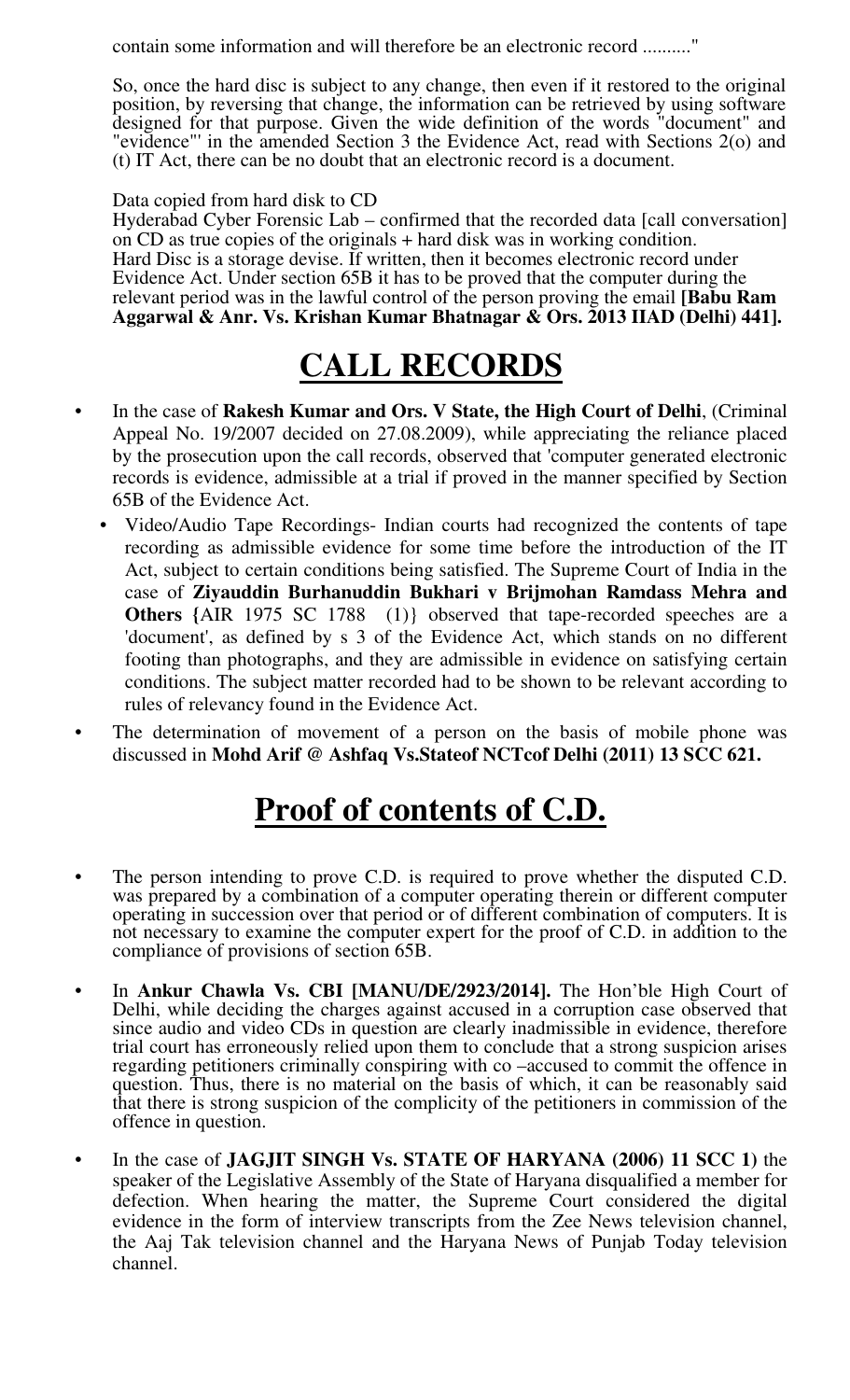- The court determined that the electronic evidence placed on record was admissible and upheld the reliance placed by the speaker on the recorded interview when reaching the conclusion that the voices recorded on the CD were those of the persons taking action.
- The Supreme Court found no infirmity in the speaker's reliance on the digital evidence and the conclusions reached by him. The comments in this case indicate a trend emerging in Indian courts: judges are beginning to recognize and appreciate the importance of digital evidence in legal proceedings.

In **K.K. Velusamy Vs. N. Palanisamy, 2011 EQ–SC–0–158** the Hon'ble Supreme Court considered the point of electronic evidence such as – the amended definition in Section 3 of Evidence Act 1872 read with the definition of electronic record in Section 2 clause (t) of the Information Technology Act, 2000. It includes a compact disk containing an electronic record of conversation. Section 8 of Evidence Act provides that the conduct of any party or of any agent to any party, to any suit, in reference to such a suit or in a reference to any fact in issue therein or relevant thereto, is relevant if such conduct influences or influenced by any fact in issue or relevant fact and whether it was previous or subsequent thereto.

- Hence compliance with Section 65B is now mandatory for persons who intend to rely upon emails, websites or any electronic record in a civil or criminal trial to which provisions of the Evidence Act are applicable.
- Hon'ble Supreme Court in **Anvar P.V. versus, P.K. Basheer** and Others, in Civil **Appeal No.c4226 OF 2012 decided on Sept., 18, 2014,** it was held that the Computer Output is not admissible without Compliance of S. 65B.
- It overruled the judgment laid down in the **State (NCT of Delhi) v. Navjot Sandhu alias Afzal Guru[(2005) 11 SCC 600** by the two judge Bench of the Supreme Court. The court specifically observed that "the Judgment of Navjot Sandhu [supra], to the extent, the statement of the law on admissibility of electronic evidence pertaining to electronic record of this court, does not lay down correct position and is required to be overruled".
- This judgment has put to rest the controversies arising from the various conflicting judgments and thereby provided a guideline regarding the practices being followed in the various High Courts and the Trial Court as to the admissibility of the Electronic Evidences. The legal interpretation by the court of the following Sections 22A, 45A, 59, 65A & 65B of the Evidence Act has confirmed that the stored data in CD/DVD/Pen Drive is not admissible without a certificate u/s 65 B(4) of Evidence Act and further clarified that in absence of such a certificate, the oral evidence to prove existence of such electronic evidence and the expert view under section 45A Evidence Act cannot be availed to prove authenticity thereof.

#### **DIGITAL CAMERA-PHOTOGRAPH]**

- As per section 2(t) of Information Technology Act, 2000, a photograph taken from a digital camera is an electronic record and it can be proved as per section 65B of the Indian Evidence Act.
	- **CDR Call data records** Cannot be solely and directly relied upon because
	- .SIM and mobile phone can be on another's name
	- .Not always certified
	- Cloned SIM card
	- Spoofing of IMEI No.
	- Snooping of mobile no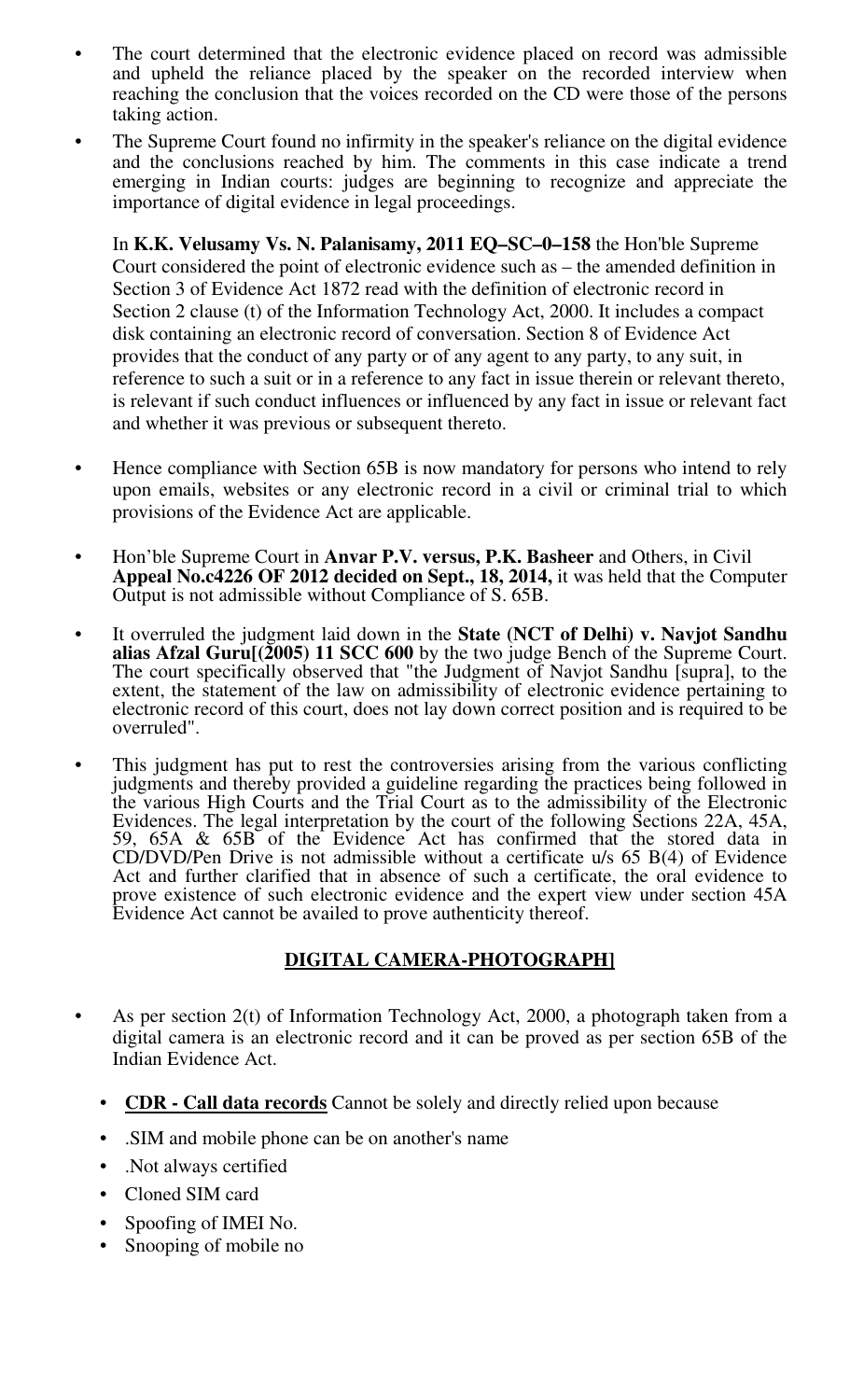#### • **Maharashtra v. Praful Desai [AIR 2003 SC2053]**

Examination via video-conferencing is permissible.

- The question was involved whether a witness can be examined by means of a video conference. The Supreme Court observed that video conferencing is an advancement of science and technology which permits seeing, hearing and talking with someone who is not physically presen with the same facility and ease as if they were physically present. The legal requirement for the presence of the witness does not mean actual physical presence. The court allowed the examination of a witness through video conferencing and concluded that there is no reason why the examination of a witness by video conferencing should not be an essential part of electronic evidence.
- **In Amitabh Bagchi Vs. Ena Bagchi (AIR 2005 Cal 11),** Sections 65A and 65B of Evidence Act, 1872 were analyzed.
- The court held that the physical presence of person in Court may not be required for purpose of adducing evidence and the same can be done through medium like video conferencing.
- Sections 65A and 65B provide provisions for evidences relating to electronic records and admissibility of electronic records, and that definition of electronic records includes video conferencing.
- In an interesting case dealt by the High Court of Allahabad in the matter of **Moninder Singh Pandher and Surendra Koli v State of U.P. (Criminal (Capital) Appeal No. 1475 of 2009),** the question arose as, to admissibility of the confessional statement which was recorded in video, as there is no provision for video recording of the confessional statement. The High Court observed that, in this connection, s 4 of the IT Act provides that that information or any other matter should be in writing or in typewritten or printed form, but the requirement is deemed to have been satisfied if the information or matter is rendered or made available in an electronic form, and accessible so as to be useful for subsequent reference. The High Court further relied on S 65B of the Evidence Act and held that the confession was admissible

In Twentieth Century Fox Film Corporation Vs. NRI Film Production Associates (P) Ltd. (AIR 2003 KANT 148) certain conditions have been laid down for video recording of evidence:

- 1. The person who examines the witness on the screen is also to file an affidavit/undertaking before examining the witness with a copy to the other side with regard to identification.
- 2. The witness has to be examined during working hours of Indian Courts. Oath is to be administered through the media.
- 3. The witness should not plead any inconvenience on account of time different between India and USA.

5. Before examination of the witness, a set of plaint, written statement and other documents must be sent to the witness so that the witness has acquaintance with the documents and an acknowledgement is to be filed before the Court in this regard.

6. Learned Judge is to record such remarks as is material regarding the demeanour of the witness while on the screen.

7. Learned Judge must note the objections if raised during recording of witness and to decide the same at the time of arguments.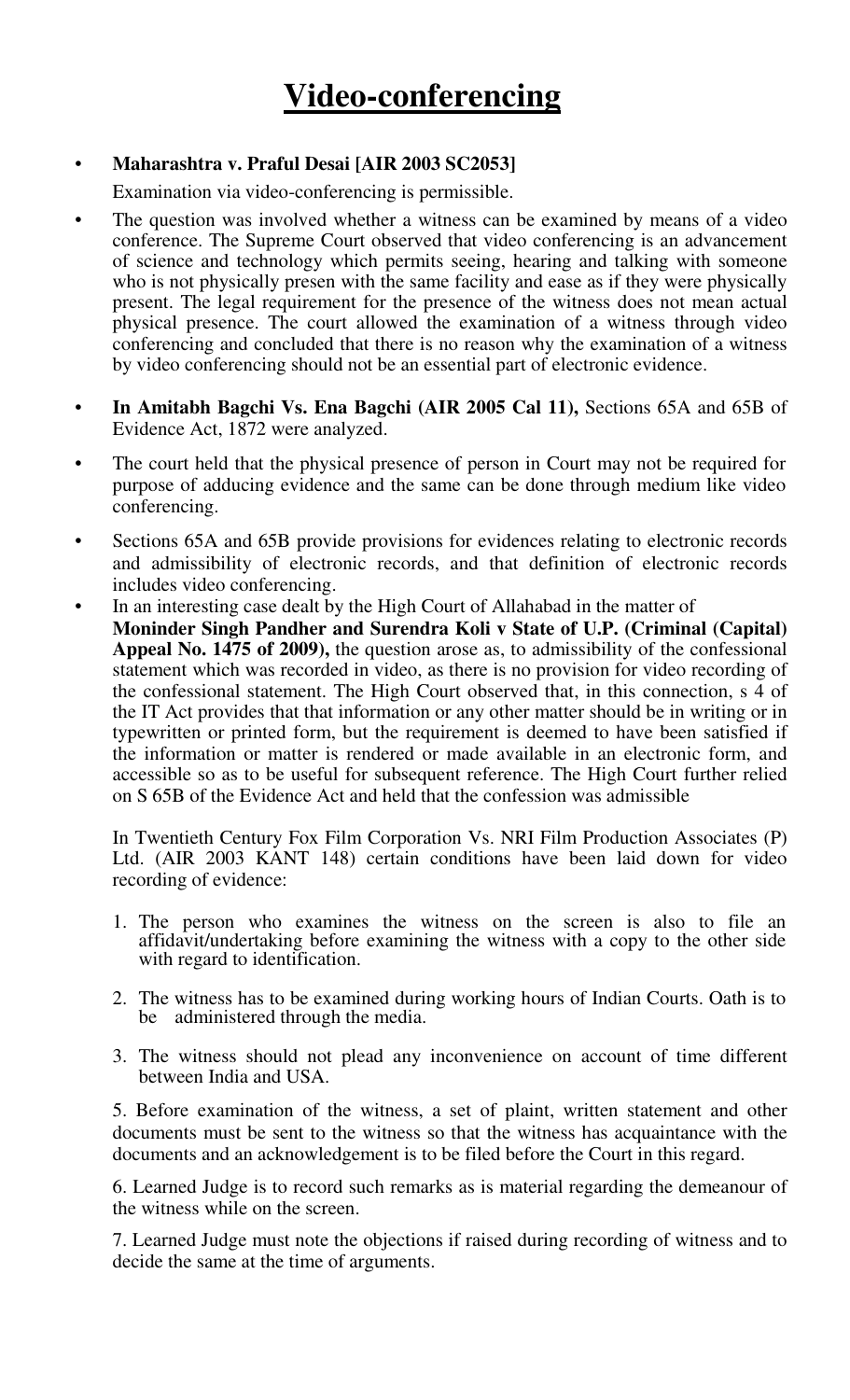8. After recording the evidence, the same is to be sent to the witness and his signature is to be obtained in the presence of a Notary Public and thereafter it forms part of the record of the suit proceedings.

9. The visual is to be recorded and the record would be at both ends. The witness also is to be alone at the time of visual conference and notary is to certificate to this effect.

10. The learned Judge may also impose such other conditions as are necessary in a given set of facts.

11. The expenses and the arrangements are to be borne by the applicant who wants this facility.

In **Suvarana Musale vs Rahul Musale 2015 (2) Mh.L.J. 801,** in view of section 65A and 65B of the Evidence Act it was held that recording of evidence with help of electronic method and techniques is acknowledged and recognized in judicial system. Petitioner wife was working in U.S. and has a minor daughter aged 6 yrs, travelling to India for being present physically was expensive and she may face difficulty in getting leave and hurdles in obtaining VISA . An application for recording evidence through video conferencing was allowed.

## **Presumptions**

#### **Section 92 of IT Act 2000 made the amendments to the Indian Evidence Act, 1872 and inserted certain presumptions of electronic evidence.**

• **S. 81-A**

It contains presumption as to genuineness of every electronic record purporting to be the Official Gazette.

• **S. 85-A**

There is a presumption that every electronic record purporting to be an agreement containing the digital signatures of the parties was so concluded by affixing the digital signature of the parties.

• **S. 85-B**

Creation of a presumption of authenticity of secured digital signatures unless proven otherwise.

- **S. 85-C** Creation of a presumption of authenticity of secured DSC unless proven otherwise.
- **S. 88-A**

Creation as to the contents of electronic messages, but not the originator of the electronic messages.

• **S. 90-A**

Creation of a presumption as to the authenticity electronic records five years old, which is produced from the custody of a person.

#### **Presumption as to telegraphic messages:**

The Court may presume that a message, forwarded from a telegraph office to the person to whom such message purports to be addressed, corresponds with a message delivered for transmission at the office from which the message purports to be sent; but the Court shall not make any presumption as to the person by whom such message was delivered for transmission.

#### **Presumption as to electronic messages.**

The Court may presume that an electronic message, forwarded by the originator through an electronic mail server to the addressee to whom the message purports tobe addressed corresponds with the message as fed into his computer for transmission; but the Court shall not make any presumption as to the person by whom such message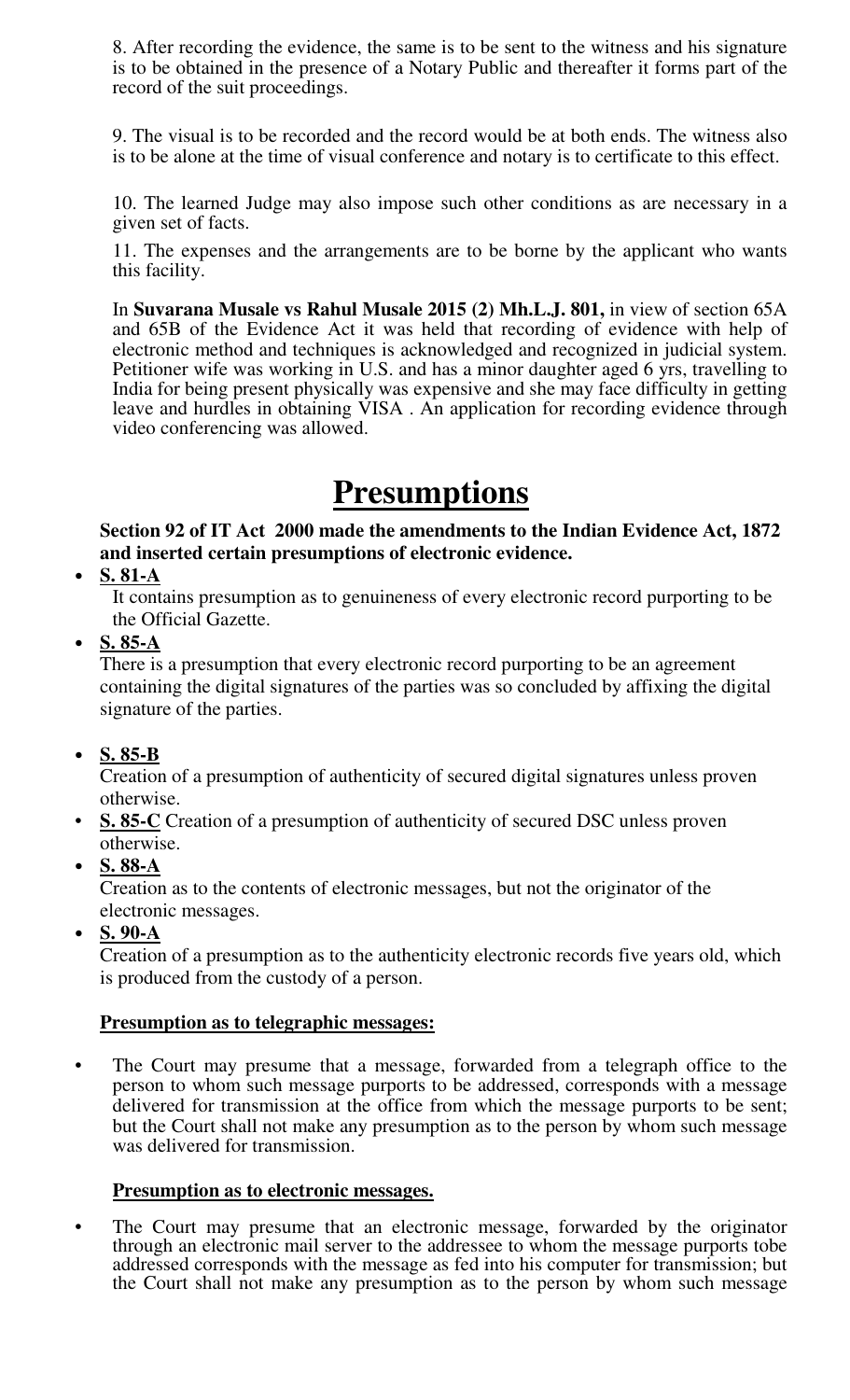was sent.

- Explanation.—For the purposes of this section, the expressions "addressee" and "originator" shall have the same meanings respectively assigned to them in clauses (b) and (za) of sub-section (1) of section 2 of the Information Technology Act, 2000.
- The Presumption u/s. 88- A is a rebuttable presumption.
- Court shall not make any presumption as to the person by whom such e-message is sent [law recognizes the vulnerability of fabrication of e-message].

### **Electronic Messages**

It includes emails, SMS, MMS etc. of messages sent via social networking sites, like whatsapp, twitter etc. Under the provisions of Section 88A, there is a presumption as to such messages. Sections 88, 88A, 114(f) of the Evidence Act with section 26 of the General Clauses Act are relevant sections for sending and receipt of email and its proof.

### **Mode of proof:**

Electronic records being more susceptible to tampering, alteration, transposition, excision, etc. without such safeguards, the whole trial based on proof of electronic records can lead to travesty of justice. It requires:-

- $\triangleright$  Integrity of the data: That is the data as sent or recorded was intact and not tampered with.
- $\triangleright$  Integrity of the hardware/software: The hardware and software used to reading, downloading, interpreting, seeing or storing was functioning according to set standards and there was no deviation or its corruption

Security of the system: The system used to access such electronic record was secured, and during the particular course of period it was not accessed by any unauthorized person, so as to rule out the possibility of its tampering or malfunctioning.

## **SMS & MMS**

Mere theoretical and general apprehensions cannot make clear evidence defective and inadmissible. If someone challenges the accuracy of an electronic evidence or e record on the grounds of misuse of system or operating failure or interpolation, then the person challenging it must prove the same beyond reasonable doubt.

The normal rule of leading documentary evidence is the production and proof of the original document itself. Secondary evidence of the contents of a document can also be led under S.65 of Indian Evidence Act. Under Sub -clause "d", secondary evidence of the contents of a document can be led when the original is of such a nature as not to be easily movable. Computerized operating systems and support systems in industry cannot be moved to the court. The information is stored in these computers on magnetic tapes (hard disc). Electronic record produced there from has to be taken in the form of a print out. Sub-s.(1) of S.65B makes admissible without further proof, in evidence, print out of a electronic record contained on a magnetic media subject to the satisfaction of the conditions mentioned in the section.

The conditions are mentioned in Sub-section (2). Thus compliance with Sub-section (1) and (2) of S.65B is enough to make admissible and prove electronic records.

This conclusion flows out, even from the language of Sub-s (4). Sub-s (4) allows the proof of the conditions set out in Sub-section (2) by means of a certificate issued by the person described in Sub- s. 4 and certifying contents in the manner set out in the sub-section. The sub-section makes admissible an electronic record when certified that the contents of a computer print out are generated by a computer satisfying the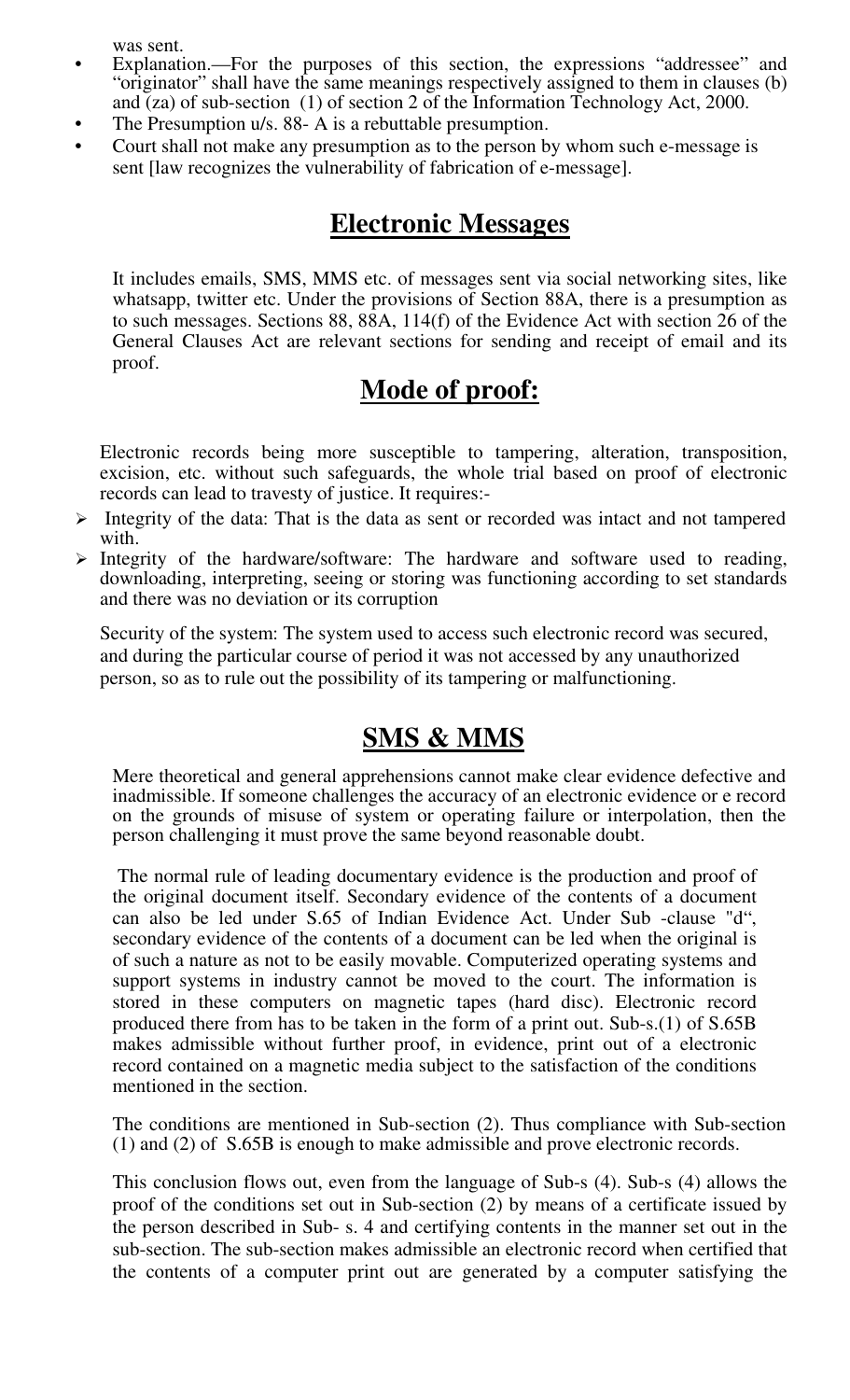conditions of Sub- s 1, the certificate being signed by the person described therein.

Thus, Sub-section (4) provides for an alternative method to prove electronic record and not the only method to prove electronic record.

### **E-MAIL IS AN EVIDENCE**

Email is a computer output of electronic record and therefore, it is to be proved in the manner prescribed in Section 65B of the Indian Evidence Act, which requires a certificate to be given by a person occupying responsible position in management of the computer.

#### **PROOF OF OBSCENE SMS SENT THROUGH MOBILE PHONE**

As per section 2(t) of Information Technology Act 2000, 'Mobile' is a computer and SMS in the mobile is an electronic record. So, it is to be proved as per section 65B of the Indian Evidence Act which requires a certificate issued by a person, occupying responsible position in relation to operation of that device or management of the relevant activities.

In **Shreya Singhal Vs. Union Of India (2015) 0 AIR (SC) 1553,** Hon'ble the Apex Court declared Section 66A of IT Act unconstitutional and held that Section 66 A creates an offence which is vague and overbroad, and therefore, unconstitutional under Article 19 (1) (a) and not saved by Article 19 (2). It has also been held that the wider range of circulation over the internet cannot restrict the content of the right under Article 19 (1) (a) nor can it justified its denial

# **Appreciation of Electronic Evidence**

#### **Section 92 of IT Act, 2000 made the amendments to the Indian Evidence Act, 1872 and inserted some provisions as to appreciation of electronic evidence.**

S. 22-A

The addition of a section which states that, an oral admission as to contents of electronic records are relevant, when the contents of a electronic record are in question. S. 47-A

The section provides that the opinion of the CA as to a digital signature is relevant. S. 65-A

The section, states that contents of an electronic record may be proved in accordance with the provisions of s. 65B.

S. 65-B

Provides for the addition of a new section pertaining to appreciation of evidence relating to electronic record. The provision inter alia, provides for, (a) admissibility of the copy of electronic evidence without a need for production of the original on the satisfaction of certain requisites in s.  $65-B(1)$ ; (b) the requisites for the satisfaction for admissibility in s.  $65-B(2)$ ; (c) s.  $65-B(3)$ , contains conditions for satisfaction of s.  $65-B(2)$ ;  $B(2)(a)$ ; and (d) s. 65-B(4) specifies that any statement regarding the evidence adduced under this section will constitute evidence.

S. 67-A

The section, states that in every case where a digital signature except a secure digital signature, its veracity as to it belonging to a subscriber will have to proved. S. 73-A

The section provides for proof as to verification of digital signature.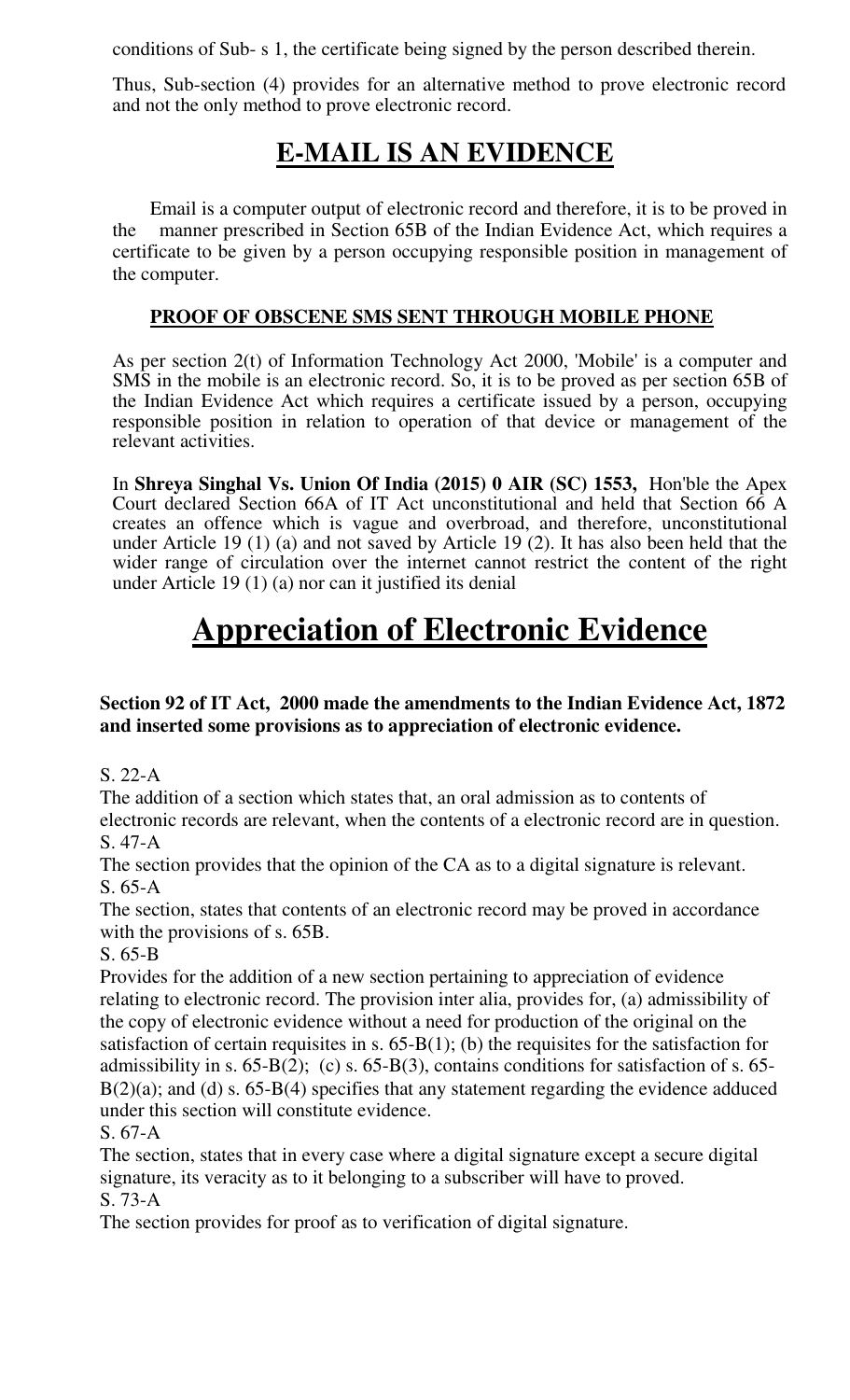### **DIGITAL SIGNATURES**

#### **PROOF AS TO DIGITAL SIGNATURE [SECTION 67A] :**

Except in the case of a secure electronic signature, if the electronic signature of any subscriber is alleged to have been affixed to an electronic record the fact that such electronic signature is the electronic signature of the subscriber must be proved.

As per section S.73A of the Evidence Act, For the purpose of ascertaining whether a digital signature is that of the person by whom it purports to have been affixed, the court may direct that person or the controller or the certifying authority to produce the digital signature certificate. The court may also direct any other person to apply the public key listed in the digital signature certificate and verify the digital signature purported to have been affixed by that person. For this purpose the "controller" means the controller appointed under S.17(1) of the Information Technology Act. 2000.

Section 67Aof the Indian Evidence Act provides that except in the case of a secure digital signature, if the digital signature of any subscriber is alleged to have been affixed to an electronic record the fact that such digital signature is the digital signature of the subscriber must be proved. It is necessary to prove it in the manner of proof of electronic record. Section 65B will be applicable.

**In Bodala Murali Krishna Vs. Smt. Bodala Prathima (2007 (2) ALD 72),** The court held that, "…the amendments carried to the Evidence Act by introduction of Sections 65A and 65B are in relation to the electronic record. Sections 67A and 73A were introduced as regards proof and verification of digital signatures. As regards presumption to be drawn about such records, Sections 85A, 85B, 85C, 88A and 90A were added. These provisions are referred only to demonstrate that the emphasis, at present, is to recognize the electronic records and digital signatures, as admissible pieces of evidence.

### **ATM**

Automated Teller Machines (ATM) was held to be not computer by itself nor it is a computer terminal **( 2005 AIR Knt. HCR 9).**

As per the provisions of S. 79-A IT ACT, the central government may, for the purposes of providing expert opinion on electronic form evidence before any court or other authority specify, by notification in the official gazette, any dept, body or agency of the central government or a state government as an examiner of electronic evidence.

Explanation – for the purposes of this section "electronic form evidence" means any information of probative value that is either stored or transmitted in electronic form and includes computer evidence, digital audio, digital video, cell phones, digital fax machines.

#### **OPINION OF EXAMINER OF ELECTRONIC EVIDENCE**

- As it is already laid down, provision under section 45A to consider opinion given by an examiner of electronic evidence regarding any information transmitted or stored in any computer resource or any other electronic or digital form is also relevant fact. Court may rely up on the opinion of an examiner who has given in the manner prescribed under Section 79A of I.T.ACT.
- Further, when the court has to form an opinion as to the electronic signature of any person, the opinion of the certifying Authority which has issued the electronic Signature Certificate is also relevant U/S 47A of Evidence Act.
- When in a proceeding, the court has to form an opinion on any matter relating to any information transmitted or stored in any computer resource or any other electronic or digital form, the opinion of the Examiner of Electronic Evidence referred to in section 79A of the Information Technology Act, 2000 is a relevant fact.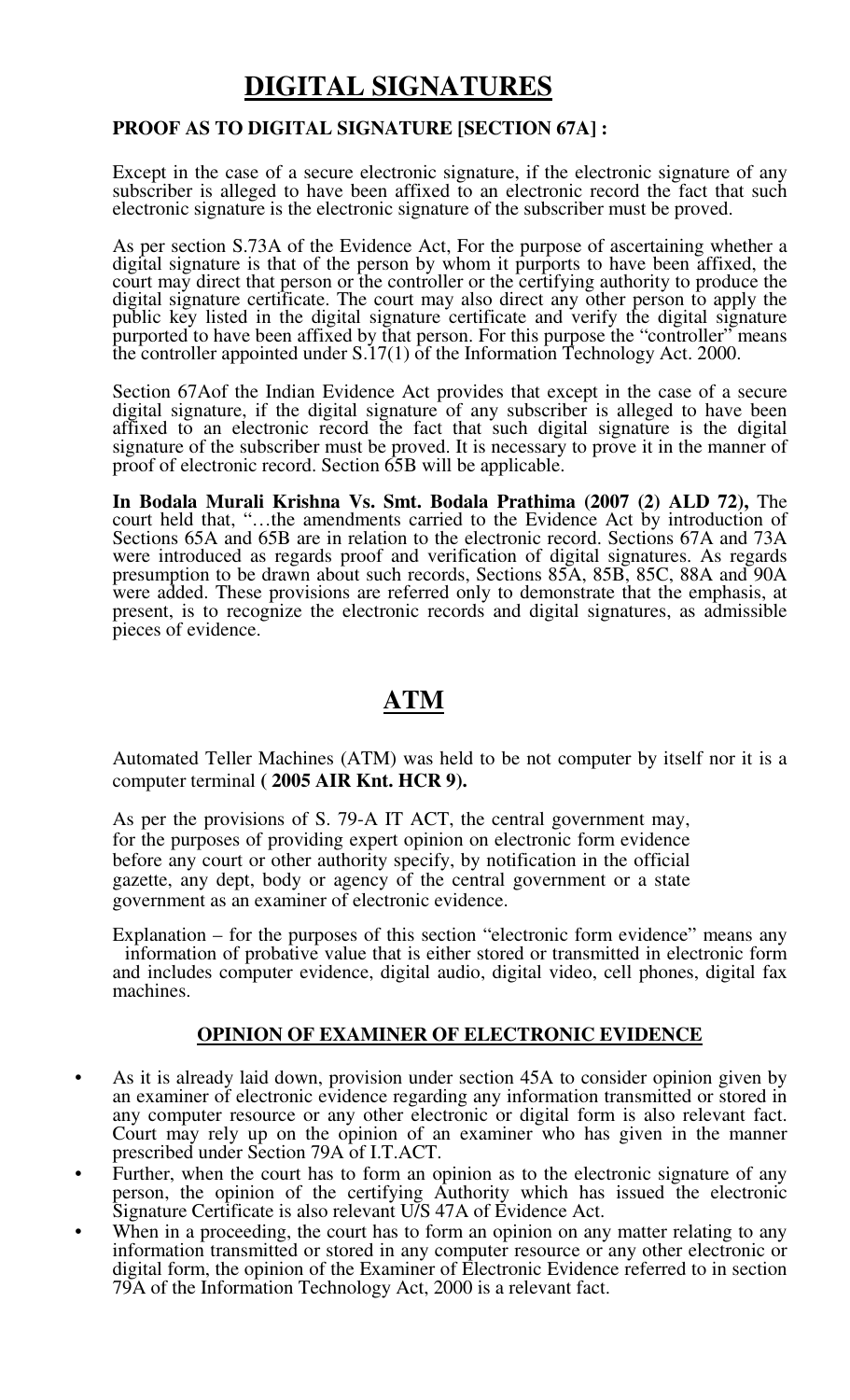- However, when there is a conflict of opinion between the experts then the court is competent to form its own opinion with regard to signatures on a document. Kishan Chand Vs. Sita Ram AIR 2005 P&H 156
- Primary or secondary evidence-
- If the document shown to be authentic, the next query for the adducer is to look into whether it constitutes primary evidence (Sec-62 IEA) or secondary evidence (Sec-63 IEA).
- Internet technology as with computer technology at every stage of the transaction transmits only a copy of the data package. There is no original.
- Primary evidence envisages the existence of a single original and this is an impossible proposition as regards computer documents.
- Since the glaring dangers of "manufactured evidence" are inherent in computer documents and the divisive benchmark between primary and secondary should not be regarded as primary evidence.
- These circumstances pose many questions of what is conventionally known as the Best Evidence Rule.

#### **The Rule of Best Evidence-**

The best evidence rule means that the best evidence, of which the case in its susceptible, must always be produced. It is one of the cardinal rules of law of evidence that the best evidence in possession of the party must always be given. In other words, if a fact is to be proved by oral evidence, the evidence must be of that person who had directly perceived the fact to which he testifies.

In Omychand V Barker-Lord Harwicke stated-that no evidence was admissible unless it was "the best that the nature of case will allow". The general rule is that the secondary evidence, such a copy or facsimile will be not admissible if an original document is available.

- The best evidence rule states that to prove the content of writing, recording or photographs, the "Original" writing, recording or photograph is ordinarily required.
- Federal rules of evidence states that, if data are stored in a computer or similar device any printout, or other output readable by sight, shown to reflect the data accurately, is an original. Thus an accurate printouts of computer data always satisfies the best evidence rule(Doe V United States)

Gartor v Hunter-Lord Denning has stated-The Old rule, that a party must produce the best evidence that the nature of the case will allow and that any less good evidence is to be excluded, has gone by the board long ago. The only remaining instance of it is that, if an original document is available on one's hands, one must produce it; that one cannot give secondary evidence by producing a copy. Now a days we cannot confine ourselves to the best evidence. We admit all relevant evidence. The goodness or badness of it goes only to weight, and not to admissibility.

#### **Best Evidence Rule in India-**

- When one party seeks to put the content of a document into evidence. The best evidence rule requires the original must be produced. The best evidence rule excludes the secondary evidence and the best evidence or original evidence means the primary evidence.(Sec-62)
- Sec-91(IEA) mainly forbids proving the contents of a writing otherwise than by the writing itself and lays down the best evidence rule.
- In Hira Devi vs Official Assignee Bombay, Hon'ble Supreme Court observed-sec-91 deals with the exclusion of oral by documentary evidence. The normal rule is that the contents of a document must be proved by the primary evidence which is the document itself in original.
- Sec-91 is based on what sometimes described as the 'best evidence rule'. The best evidence about contents of a document is the document itself and it is the production of the document that is required by sec-91 in proof of its contents. In a sense the rule